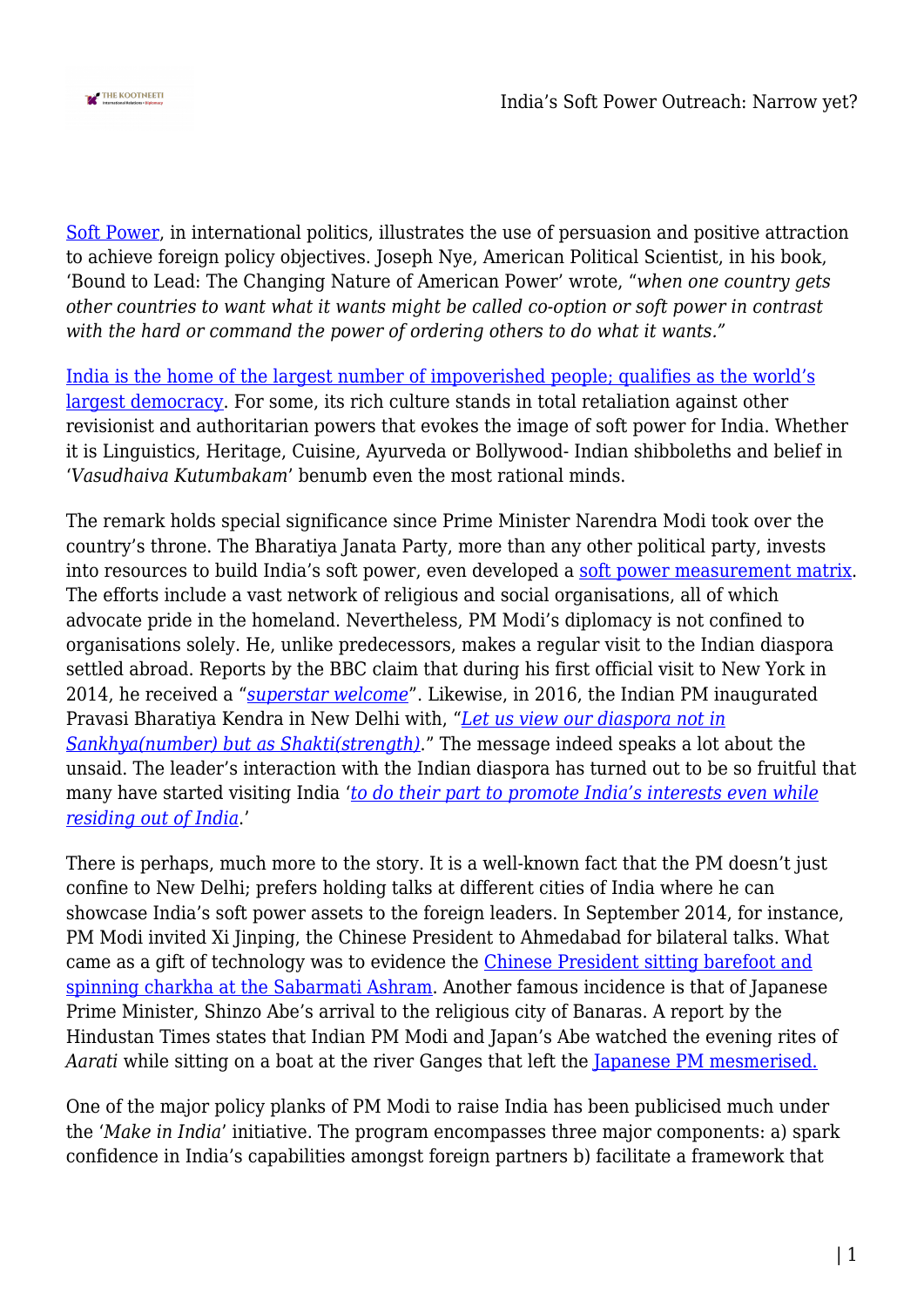

provides diversified technical information c) connect with the local and global audience via social media. During his visit to Hannover Trade Fair in Germany, a famous Indian daily, the [Hindustan Times observed](https://www.hindustantimes.com/india/pm-narendra-modi-uses-soft-power-to-hardsell-make-in-india-in-germany/story-KGy0G2p9bBlIftlBmqfvFI.html), "*From billboards to trams and buses, the lion was everywhere as 400 Indian companies are among 6,500 exhibitors at the fair.*"

India's unique soft power, *de facto* is increasingly visible around the world amidst the global pandemic COVID-19. The country's soft power outreach is quite evident in terms of how the Western hegemonic powers the U.S.A, the U.K. that once questioned the reliability of 'Sakahari Bhojan' (Vegetarian Food), 'Namaste' (Greetings), and washing hands frequently have landed into the realization that Hinduism is not merely a religion but a way of life. That said, Yoga remains at the top-notch. PM Narendra Modi describes Yoga as "an *invaluable gift of India's ancient tradition*." What is more exciting is to come across testimonies like Tijjani Muhammad-Bande, President of United Nations General Assembly who confirm the physical and mental benefits of yoga amid the pandemic. [He says](https://economictimes.indiatimes.com/news/politics-and-nation/unga-president-underscores-importance-of-yoga-as-people-deal-with-increased-anxiety-due-to-covid-19/articleshow/76477719.cms?from=mdr), "*Global health is a long term objective that requires close international cooperation and exchange of best practices. Health no longer only implies the condition of not being sick. It's also about being actively well*."



Bollywood movie Dangal's poster in China/ Image source: Forbes

Sceptics question India's soft power on the parameters of Soft Power 30 report where India